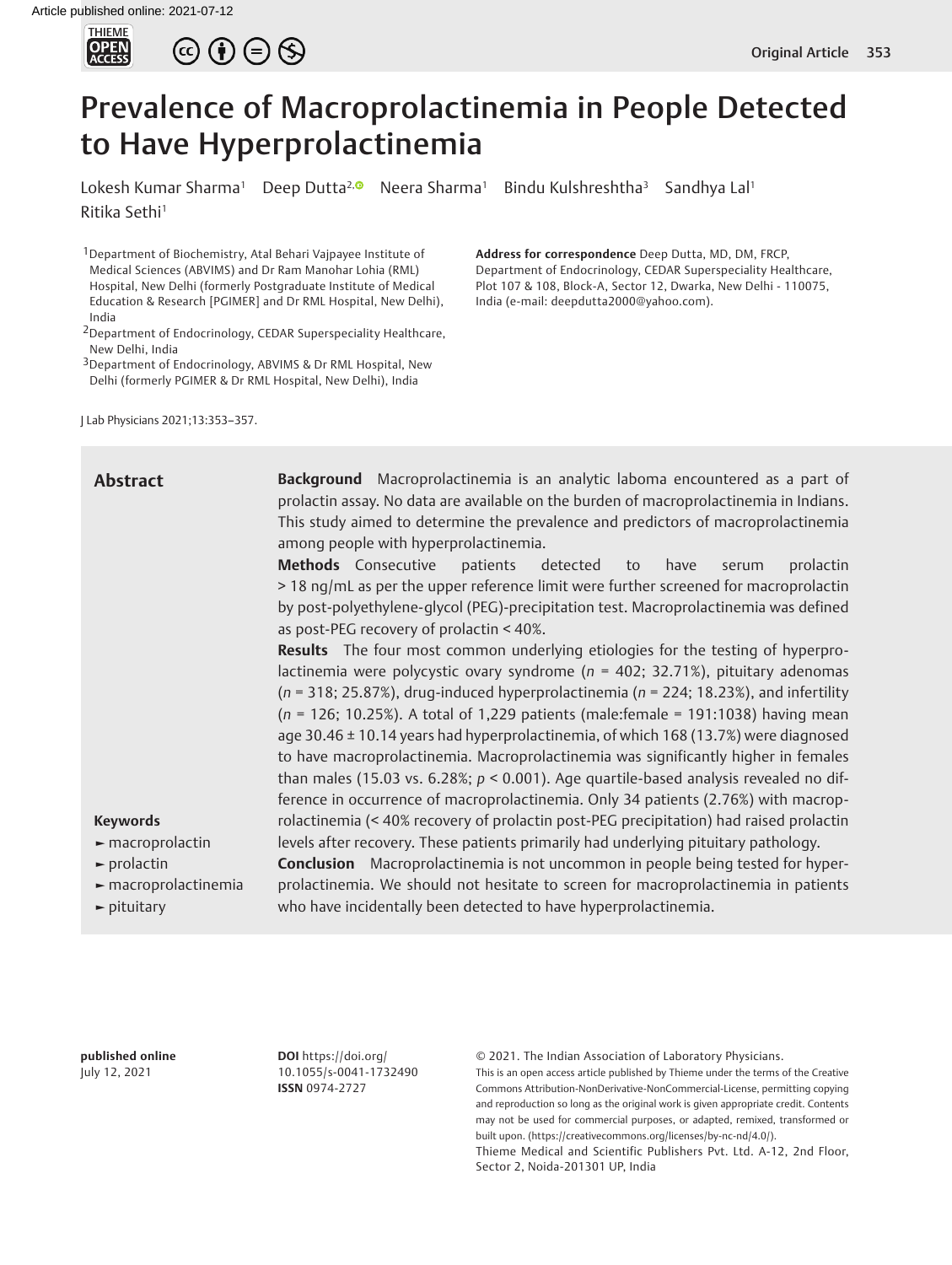# **Introduction**

Macroprolactinemia is an analytic issue/laboma encountered as a part of prolactin assay.<sup>1,2</sup> Macroprolactins are prolactin-immunoglobulin G circulating autoantibodies complexes that are six- to seven times higher in molecular weight than the native prolactin molecule.<sup>3</sup> However, the cause of the generation of prolactin autoantibodies in people with macroprolactinemia has not been well established. It is believed that there is a genetic predisposition as well as posttranslational modifications (glycosylation, phosphorylation, deamination) of the prolactin molecule, which triggers generation of autoantibodies.3 Macroprolactins are believed to have no biological activity, as their huge size prevents it from binding to the prolactin receptors. However, they remain in the circulation for prolonged periods, due to the inability of the glomeruli in the kidneys to clear them from blood, and are picked up variably in routine prolactin assays (which cannot differentiate monomeric prolactin from macroprolactin) leading to false diagnosis of hyperprolactinemia, in people who otherwise would not have any clinical consequence related to raised native prolactin levels. Hence, macroprolactinemia represents a classical endocrine labomas, which can lead to avoidable over treatment and iatrogenic complications. Polyethylene glycol (PEG) precipitation is the most popular and easy-to-use method to precipitate out macroprolactin in a serum sample. However, some studies have suggested that up to 25% of monomer prolactin may be coprecipitated, leading to the false impression of macroprolactinemia.4-6 Hence, macroprolactinemia is said to be present when the percent recovery of prolactin is < 40%.<sup>7,8</sup>

Data on the burden of macroprolactinemia in Indians are scant. Hence, the aim of this study was to determine the prevalence and predictors of macroprolactinemia among people being tested for serum prolactin levels at a tertiary care center in northern India.

## **Methods**

Consecutive patients attending the endocrinology laboratory of the department of biochemistry referred for testing for serum prolactin were considered for the study. The study duration was from January 2019 to February 2020. The study was approved by the institute ethics committee. Patient age, sex, and referral diagnosis were noted. Clinical complaints of the patients were noted from the outpatient department assessment sheet of the department of endocrinology. In females, symptoms of menstrual disturbances, galactorrhea, and infertility were noted. In men, history of erectile dysfunction, gynecomastia, and reduced libido if present was noted. Blood sample for serum prolactin estimation was collected using a single venepuncture in the morning fasting state.

Serum samples detected to have serum prolactin > 18 ng/mL as per the upper limit of reference in our laboratory were further screened for macroprolactin by the PEG-precipitation test. Serum thyroid profile (free T3, free T4, and thyroid-stimulating hormone [TSH]) was done in all patient samples by using immunometric immunoassay technique using VITROS immunodiagnostic products reagent pack and calibrators on VITROS Eci (Orthoclinical Diagnostics, United States). The reportable range for free T3, free T4, and TSH were 0.5 to 22.8 pg/mL, 0.07 to 6.99 ng/dL, and 0.015 to 100 µIU/mL, respectively. The euthyroid reference range for free T3, free T4, and TSH was 2.77 to 5.27 pg/mL, 0.78 to 2.2 ng/dL, and 0.46 to 4.68 µIU/mL, respectively. Serum prolactin was measured using immunometric immunoassay technique using VITROS Prolactin Reagent Pack and VITROS Prolactin Calibrators on the Vitros ECi immunodiagnostic system using Intellicheck technology. The minimal detectable concentration was 0.5 ng/mL. The assay range was 1.4 to 329 ng/mL. All samples where the results were > 329 ng/mL on initial testing were sequentially diluted and reassayed till we got the exact prolactin level. The immunometric immunoassay technique involves simultaneous reaction of prolactin present in the sample with a biotinylated sheep polyclonal antiprolactin antibody and a horseradish peroxidase (HRP)-labeled antibody conjugate (mouse monoclonal antiprolactin). The antigen–antibody complex is captured by streptavidin on the wells. Unbound materials are removed by washing. The bound HRP conjugate is measured by a luminescent reaction. The light signals are read by the system. The amount of HRP conjugate bound is directly proportional to the concentration of the prolactin. The normal range of prolactin by this assay for males and females were 3.7 to 17.9 ng/mL and 3.0 to 18.0 ng/mL, respectively.

## **PEG Precipitation Test for Macroprolactin**

Macroprolactin in the serum sample was detected using the PEG-6000 precipitation test. Precipitation with PEG was performed by adding 200  $\mu$ L of serum to 200  $\mu$ L of 250 g/L (25%) of PEG-6000 (Sigma Aldrich, United States). A 25% solution of PEG-6000 was prepared by dissolving 25 g of PEG-6000 crystals in 100 mL of phosphate buffered saline (PBS) pH 7.4. After thorough mixing and vortexing, the mixture was centrifuged at 1500 g for 30 minutes at 4°C in refrigerated centrifuge. The supernatant was removed for prolactin estimation. Recovery of prolactin after precipitation with PEG was determined by comparison with a dilution of 200 µL of serum in 200 µL of PBS (pH 7.4). Prolactin in the supernatant after precipitation of serum with PEG and in the diluted serum was measured as untreated serum using the manufacturer's guidelines. Ratio of the prolactin in supernatant to total prolactin in diluted serum was calculated and presented as percentage recovery of prolactin. The samples were defined to have macroprolactinemia when the post-PEG recovery was < 40%.7,8

## **Sample Size Calculation**

A previous study from Chandigarh reported the prevalence of macroprolactinemia to be 15.7%.9 Keeping a power of 80% and type-I error at 5%, it was calculated that we need to include at least 143 patients in our study ( $n = z^2 \frac{1}{1-\alpha} p^* [1-p]/d^2$ ; where "*p*" stands for anticipated population proportion [15.7% or 0.157]; "*d*" stands for precision required on either side of proportion [5% or 0.05]; and "*z*" is a constant being 1.645 for one-sided test with power [1-β] of 80% and type-1 error of 5%).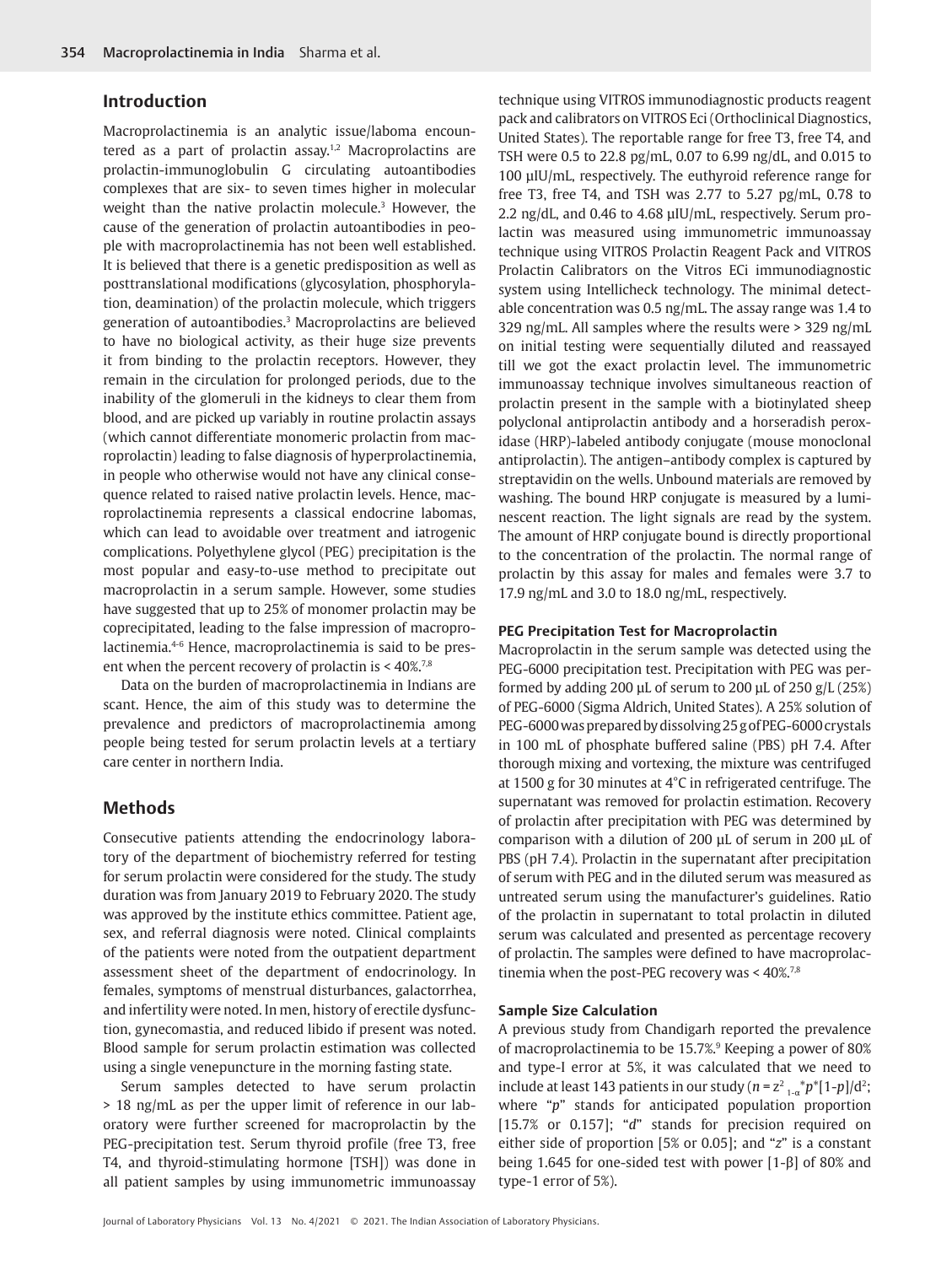# **Results**

A total of 1,229 patients (male:female = 191:1038) having a mean age of  $30.46 \pm 10.14$  years were detected to have serum prolactin > 18 ng/mL over a period of January 2019 to February 2020.

About 84.45% of patients with hyperprolactinemia were females. Further, 168 people (13.7%) were detected to have macroprolactinemia. Age quartiles-based analysis revealed no significant difference in the occurrence of macroprolactinemia across any of the age groups (quartile-1 [5–24 years], 34/325 [10.46%]; quartile-2 [24–28 years], 50/298 [16.77%]; quartile-3 [28–35 years], 48/318 [15.09%]; quartile-4 [35–80 years], 36/288 [12.5%]; *p* = 0.104).

A total of 134 out of 168 patients detected to have macroprolactinemia had serum prolactin in the normal range post-PEG precipitation. Hence, 34 patients (2.76%) continued to have raised serum prolactin levels, even after less than 40% recovery post-PEG precipitation. These patients primarily had underlying pituitary pathology (**►Table 1**). Further, 12 out of 191 males (6.28%) were detected to have macroprolactinemia, which was significantly lower as compared with females (156/1038, 15.03%; *p* = 0.001).

The occurrence of macroprolactinemia based on the underlying etiology or the reason for testing has been elaborated in **►Table 1**. The four most common underlying etiologies for testing hyperprolactinemia were polycystic ovary syndrome (*n* = 402; 32.71%), pituitary adenomas (*n* = 318; 25.87%), drug-induced hyperprolactinemia (*n* = 224; 18.23%), and infertility (*n* = 126; 10.25%). The occurrence of macroprolactinemia in people with drug-induced hyperprolactinemia was significantly lower than all the other reasons for testing of hyperprolactinemia (**►Table 1**). It must be highlighted that all the 14 patients incidentally detected to have

**Table 1** Prevalence of macroprolactinemia based on the underlying etiology or reason for testing

| <b>Diagnosis</b>                                           | Macroprolactinemia<br>absolute number<br>(percentage) |
|------------------------------------------------------------|-------------------------------------------------------|
| Prolactinoma ( $n = 192$ )                                 | 18 (9.37%)                                            |
| Nonprolactinoma pituitary adenoma<br>$(n = 126)$           | 18 (14.28%)                                           |
| PCOS ( $n = 402$ )                                         | 66 (16.41%)                                           |
| Infertility ( $n = 126$ )                                  | 28 (22.22%)                                           |
| Drug-induced hyperprolactinemia<br>$(n = 224)$             | 2(0.89%)                                              |
| On psychiatry medications ( $n = 32$ )                     | 4(12.5%)                                              |
| Gynecomastia ( $n = 21$ )                                  | 4(19.1%)                                              |
| Erectile dysfunction ( $n = 16$ )                          | 4(25%)                                                |
| Primary hypothyroidism ( $n = 26$ )                        |                                                       |
| Type 2 diabetes ( $n = 26$ )                               | 8 (30.76%)                                            |
| Prolactin tested as part of health<br>package ( $n = 14$ ) | 14 (100%)                                             |
| Others ( $n = 24$ )                                        | 2(8.33%)                                              |

Abbreviation: PCOS, polycystic ovary syndrome.

raised prolactin levels as a part of health package evaluation had raised prolactin levels due to macroprolactinemia. None of the patients with hyperprolactinemia secondary to uncontrolled primary hypothyroidism had macroprolactinemia. The median [25th–75th percentile] of prolactin before and after PEG precipitation test among people with different underlying etiology or reason for testing has been elaborated in **►Table 2**.

## **Discussion**

Less than 40% recovery after PEG precipitation of prolactin has been universally accepted to be the definition of occurrence of macroprolactinemia.10 This is because this cutoff believed to have a 100% sensitivity in picking up macroprolactin.7,10 Gel filtration chromatography, which is considered to be the gold standard test to pick up macroprolactin, but is not easily available, technically difficult, time consuming, and is much costlier, showed that only 6% of all blood samples having 40 to 60% of monomeric prolactin contain significant amount of macroprolactin.<sup>7,9</sup> Our study is the largest ever from India on the prevalence of macroprolactinemia in patients being evaluated and detected to have hyperprolactinemia. We documented a 13.7% prevalence of macroprolactinemia in such patients. In a previous study from New Delhi, the prevalence of macroprolactinemia was found to be 21.57% in a study of 102 patients with serum prolactin > 100 ng/mL.<sup>11</sup> In a study involving 1,163 women undergoing evaluation for infertility at Chandigarh, 15.7% (*n* = 183) women were detected to have hyperprolactinemia. About 11.5% of these 183 women with hyperprolactinemia were detected to have macroprolactinemia.<sup>12</sup>

Previous studies from other parts of the globe have reported the prevalence of macroprolactinemia to be 4 to 46% depending on the assay and the ethnicity, in people being evaluated for hyperprolactinemia.<sup>7,10,13</sup> Screening of general blood samples, and not samples that are specifically looking for hyperprolactinemia, has reported a lower occurrence of macroprolactinemia. In a large study evaluating 10,737 consecutive samples, Bjøro et al reported a 1.5% prevalence of macroprolactinemia.<sup>14</sup> In a study of 1,330 apparently healthy individuals with hepatitis-B positivity, a 3.6% prevalence of macroprolactinemia was documented.15

Macroprolactins are bioinactive and presence of macroprolactinemia leads to decreased bioavailability of bioactive monomeric prolactin.10 Antiprolactin antibodies are primarily responsible for the formation of macroprolactins.10 How and why these antiprolactin antibodies form is not well understood. Macroprolactinemia has not been associated with any of the autoimmune disorders like thyroid autoimmunity, rheumatoid arthritis, and lupus.16-18 Age was not a factor for the occurrence of macroprolactinemia in our study. However, few studies have suggested increased occurrence of macroprolactinemia with age.19 Also underlying etiology or the reason for testing for hyperprolactinemia was not a factor on the occurrence of macroprolactinemia.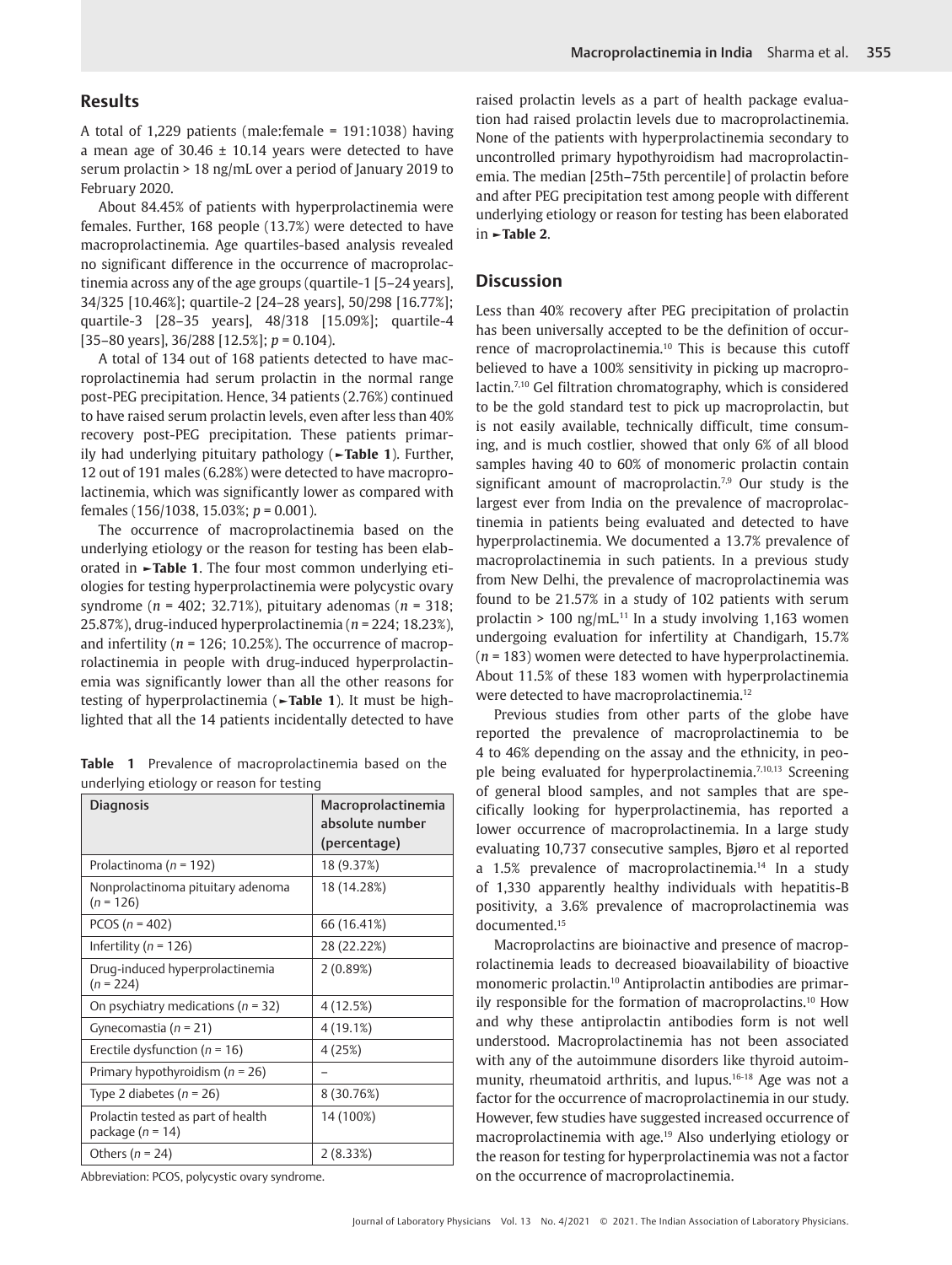**Table 2** Prolactin levels before and after polyethylene glycol (PEG) precipitation test among people with different underlying etiology or reason for testing

| <b>Diagnosis</b>                                         | Prolactin<br>(baseline)<br>(nq/mL) | Prolactin<br>(post PEG<br>precipitation)<br>(nq/mL) |
|----------------------------------------------------------|------------------------------------|-----------------------------------------------------|
| Prolactinoma ( $n = 192$ )                               | 177.05<br>$(80.1 - 316.10)$        | 112<br>$(72.97 - 217.72)$                           |
| Nonprolactinoma pituitary<br>adenoma ( $n = 126$ )       | 42.5<br>$(31.9 - 65)$              | 25 (19.2–39.1)                                      |
| PCOS ( $n = 402$ )                                       | 39.30<br>$(30.00 - 56.22)$         | 21.11<br>$(16.72 - 29.65)$                          |
| Infertility ( $n = 126$ )                                | 34.7<br>$(30.1 - 50.70)$           | 20 (16.3-27.9)                                      |
| Drug-induced hyperprolac-<br>tinemia ( $n = 224$ )       | 45.85<br>$(25.3 - 67.73)$          | 29.60<br>$(19.00 - 45.12)$                          |
| On psychiatry medications<br>$(n = 32)$                  | 54.1<br>$(31.4 - 97.42)$           | 32.45<br>$(20.8 - 56.47)$                           |
| Gynecomastia ( $n = 21$ )                                | 36.3<br>$(30.05 - 42.4)$           | 19.6 (16.9–25.7)                                    |
| Erectile dysfunction ( $n = 16$ )                        | 28.9<br>$(27.37 - 69.27)$          | 15.7 (9.8–30.01)                                    |
| Primary hypothyroidism (n<br>$= 26$                      | 39.2<br>$(32.27 - 66.57)$          | 30.00<br>$(24.63 - 54.82)$                          |
| Type 2 diabetes ( $n = 26$ )                             | 55.5<br>$(45.82 - 66.95)$          | 24.20<br>$(15.80 - 31.90)$                          |
| Prolactin tested as part of<br>health package $(n = 14)$ | 71.2<br>$(58.5 - 84.90)$           | $10.5(8.1 - 12.1)$                                  |
| Others ( $n = 24$ )                                      | 35.2<br>(27.03–73.37)              | 19.9<br>$(16.95 - 34.55)$                           |

Abbreviation: PCOS, polycystic ovary syndrome.

All values expressed as median (25th–75th percentile).

An important observation of this study is that none of the patients with hyperprolactinemia secondary to uncontrolled primary hypothyroidism had associated macroprolactinemia. It is well known that uncontrolled primary hypothyroidism is associated with hyperprolactinemia that needs no evaluation or treatment.20 Restoration of euthyroidism with levothyroxine supplementation leads to spontaneous correction of this hyperprolactinemia. Our study also showed that the occurrence of macroprolactinemia was very low in people with drug-induced hyperprolactinemia. This study hence highlights the importance of good history taking in the setting of evaluation of hyperprolactinemia, as testing for macroprolactinemia is not warranted in easily reversible cause of secondary hyperprolactinemia like uncontrolled primary hypothyroidism or drug-induced hyperprolactinemia. A lack of a primary underlying alternation in prolactin metabolism in people with primary hypothyroidism and drug-induced hyperprolactinemia may explain the low occurrence of macroprolactinemia in them. The different pharmacologic agents cause reversible hyperprolactinemia by different mechanisms. They may be involved in increased transcription of prolactin gene, antagonism of dopamine receptor, dopamine depletion, or inhibition of dopamine reuptake. The hyperprolactinemia caused by drugs is of mild nature and is due

to nonimmunologic mechanisms. The hyperprolactinemia caused by drugs is of reversible nature, that is, prolactin values return to normal as soon as the causative drug/s discontinued.21 We must remember that both subclinical and overt primary hypothyroidism have been linked to benign reversible hyperprolactinemia secondary to trophic effect of thyrotropin releasing hormone-mediated prolactin release from lactotrophs in pituitary.<sup>22,23</sup> Strengths of this study are the large number of patients evaluated. Limitations being the testing for macroprolactinemia were limited to patients detected to have hyperprolactinemia and not the general population. Also, the clinical details and etiology details were collected from the patient records and not from the patients directly, which may lead to under reporting of events.

The small number of 34 patients (2.76%), who had macroprolactinemia with true hyperprolactinemia (raised serum prolactin even after PEG precipitation), had underlying primary pituitary pathology like pituitary adenoma. This is in accordance with a previous study where 36% of women with macroprolactinemia and true hyperprolactinemia had underlying pituitary abnormalities on magnetic resonance imaging brain, as compared with 4% in the group with macroprolactinemia but normal prolactin levels after PEG precipitation.24 Evaluation for macroprolactinemia is not warranted in people with underlying pituitary pathology in routine clinical practice. Hence, less than 40% recovery of serum prolactin post-PEG-precipitation along with normalization of serum prolactin levels post-PEG precipitation is mandatory before we define the patient to have macroprolactinemia. Macroprolactinemia screening primarily has a role in a totally asymptomatic patient detected to have hyperprolactinemia.

# **Conclusion**

To conclude, it may be said that macroprolactinemia is not uncommon in people being tested for hyperprolactinemia. Hence, we should not hesitate to screen for macroprolactinemia in patients who have been incidentally been detected to have hyperprolactinemia, but otherwise do not have clinical features suggestive of hyperprolactinemia.

#### **Authors' Contribution**

The study was planned by LKS and DD. The study protocol was designed by BK, DD, and LKS. Data collection was done by RS, LKS, SL, RS, and NS. Data analysis was done by DD, RS, and LKS. All authors contributed equally to the manuscript preparation.

### **Conflict of Interests**

None.

### **References**

- 1 Dutta D, Chowdhury S. Endocrine labomas. Indian J Endocrinol Metab 2012;16(Suppl 2):S275–S278
- 2 Chittawar S, Dutta D, Khandelwal D, Singla R; Society for Promotion of Education in Endocrinology and Diabetes (SPEED) Group.. Neonatal endocrine labomas - pitfalls and challenges in reporting neonatal hormonal reports. Indian Pediatr 2017;54(9):757–762